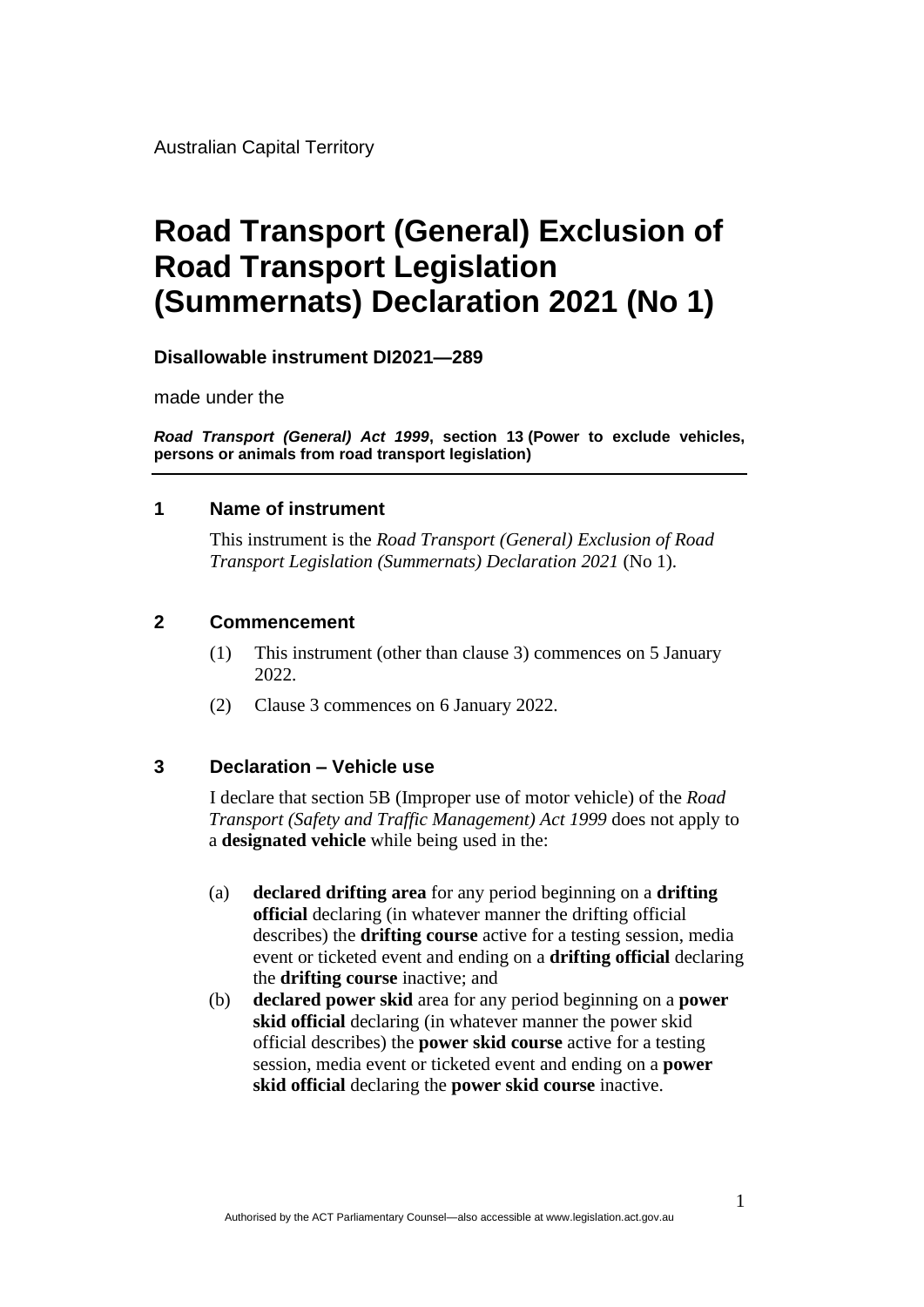### **4 Declaration – Motor accident injury insurance**

I declare that the *Motor Accident Injuries Act 2019* does not apply to:

#### (a) a **designated vehicle**; or

(b) a motor vehicle involved in a motor accident with a **designated vehicle**;

while the **designated vehicle** is within the **declared area** of Exhibition Park in Canberra (EPIC).

#### **5 Declaration – Vehicle registration and standards**

I declare that the following road transport legislation does not apply to a **relevant vehicle** within the **declared area** of EPIC:

- (a) *Road Transport (Vehicle Registration) Act 1999*:
	- Section 18 Prohibition on using unregistered registrable vehicles or vehicles with suspended registration
	- Section 26 Using certain defective vehicles
- (b) *Road Transport (Vehicle Registration) Regulation 2000*:
	- Section  $108$  Emission control systems to be fitted and properly maintained
	- Section 109 Light motor vehicles not complying with sch 1
	- Section 110 Light trailers not complying with sch 1
	- Section  $111$  Light trailers not complying with sch 1

#### **6 Declaration – Driver licences**

I declare that the following road transport legislation applying to high powered vehicle restrictions on a person's driver licence from another jurisdiction does not apply within the **declared area** of EPIC:

> (a) *Road Transport (Driver Licensing) Regulation 2000*: – Section 60 – Conditional licence holders to comply with conditions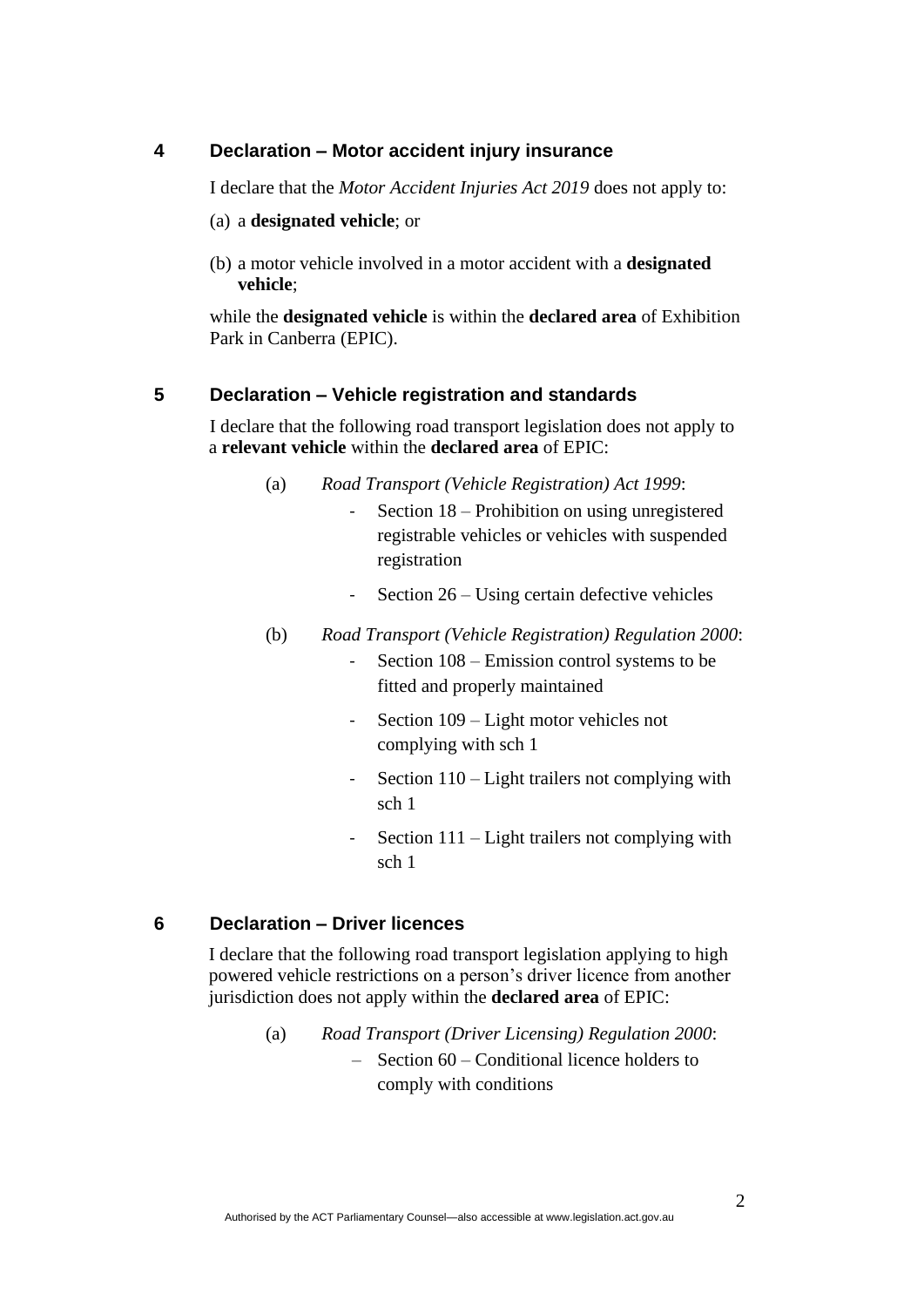### **7 Notes**

A reference to an Act in this instrument includes a reference to the statutory instruments made or in force under the Act, including any regulation (see Legislation Act, s104).

### **8 Definitions**

In this instrument:

*declared area*, of EPIC, means the part of EPIC enclosed by the fence outlined in Schedule 1.

*declared drifting area*, of EPIC, means the part of EPIC highlighted in red in Schedule 2.

*declared power skid area,* of EPIC, means the part of EPIC highlighted in blue in Schedule 2.

*drifting official* means a person who holds an official's licence from the Confederation of Australian Motor Sport Ltd that authorises the official to declare the drifting course active or inactive.

*drifting course* means a road or road related area used as a course designed and approved under the 'CAMS Drifting Standing regulations'.

*designated vehicle* means any of the following vehicles:

- (a) a registered entrant motor vehicle;
- (b) a registered promotional vehicle;
- (c) an unidentified motor vehicle;
- (d) an uninsured motor vehicle.
- *Note* For the application of this clause to trailers, see the definitions of the relevant terms.

*entrant motor vehicle* means a motor vehicle or trailer that is entered in the event.

*EPIC* means Exhibition Park in Canberra

*event* means the event known as *Summernats 34 Car Festival* held at EPIC on 6 January 2022 to 9 January 2022 (inclusive) and includes activities for the event occurring within EPIC on 5 January 2022 and ending at 12:00 pm on 10 January 2022.

*power skid course* means a road or road related area used as a course for participants to use designated vehicles not for their intended use

*power skid official* means an area manager for the power skid course.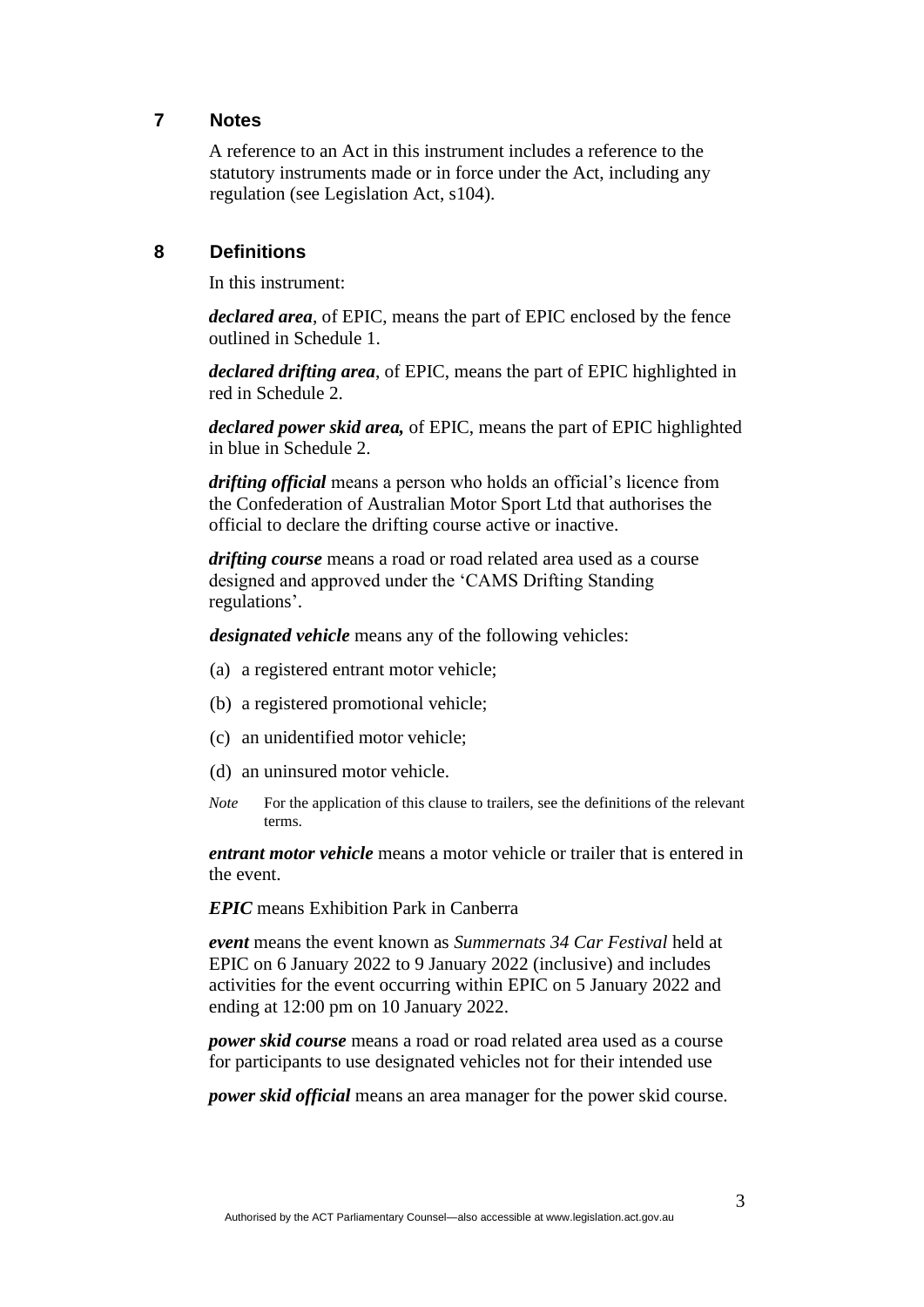*promotional vehicle* means a motor vehicle or trailer that is categorised by Summernats Pty Ltd, ACN 139 042 961, as a promotional vehicle for the event.

*registered* means registered under the *Road Transport (Vehicle Registration) Act 1999*.

*relevant vehicle* means—

- (a) an entrant motor vehicle; or
- (b) a promotional vehicle.
- *Note* For the application of this clause to trailers, see the definitions of the relevant terms.

*unidentified motor vehicle*—see the *Motor Accident Injuries Act 2019,*  section 327.

*uninsured motor vehicle*—see the *Motor Accident Injuries Act 2019,*  section 325.

## **9 Expiry**

- (1) This instrument (other than clause 3) expires at 12:00pm on 10 January 2022.
- (2) Clause 3 expires at 6:00pm on 9 January 2022.

Chris Steel MLA Minister for Transport and City Services Special Minister of State

14 December 2021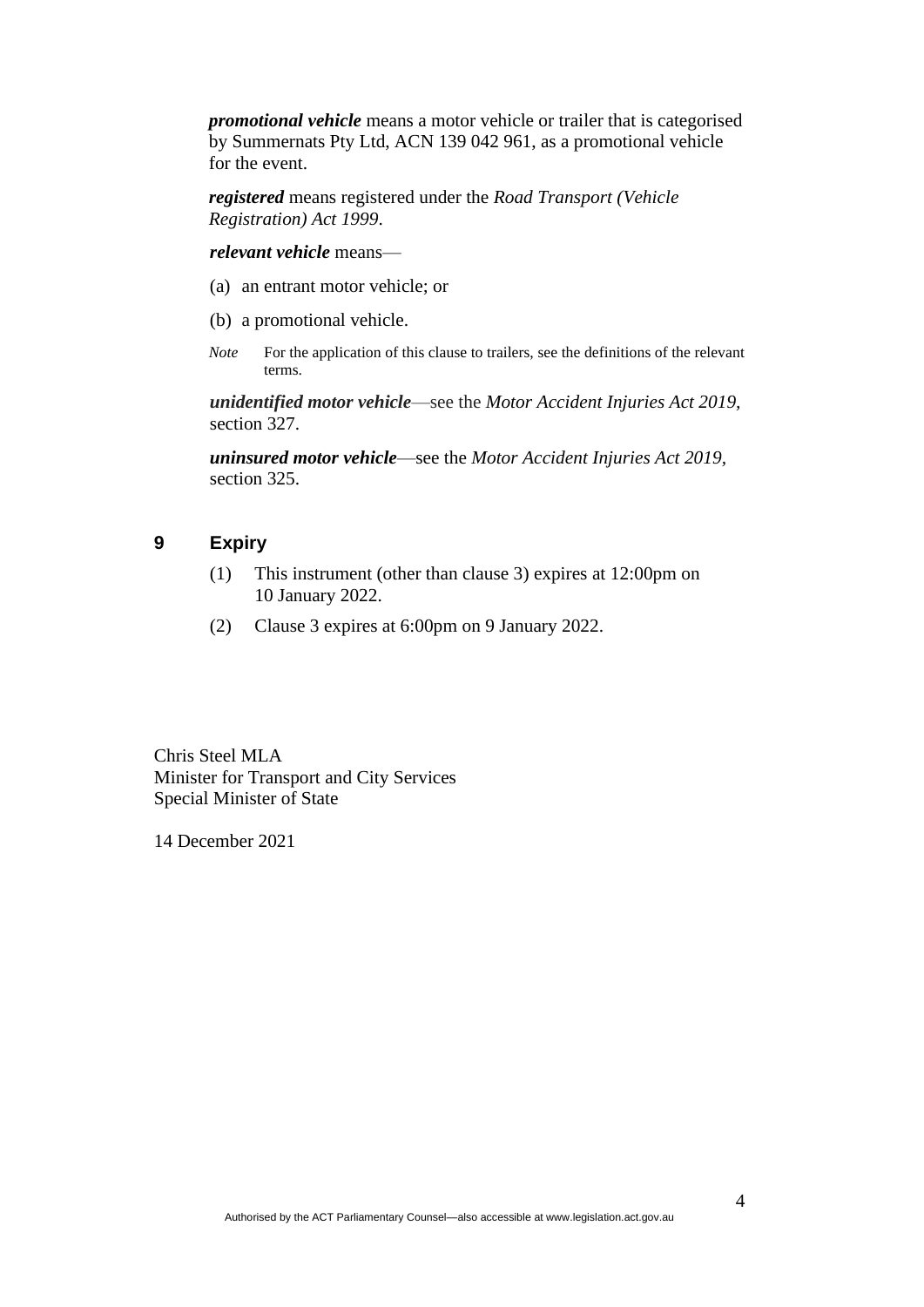# **Schedule 1**